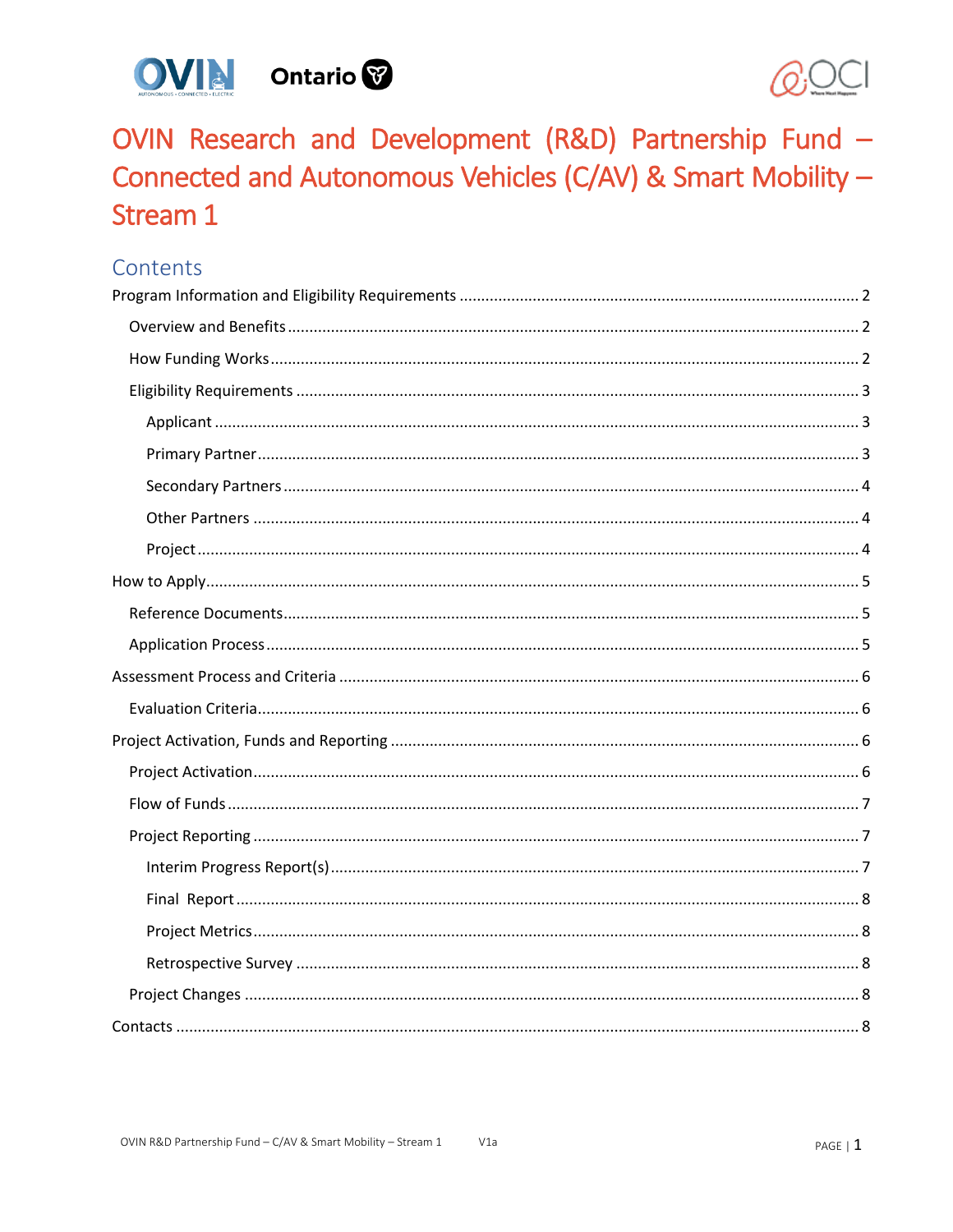



# <span id="page-1-0"></span>Program Information and Eligibility Requirements

## <span id="page-1-1"></span>Overview and Benefits

The OVIN R&D Partnership Fund – C/AV & Smart Mobility – Stream 1 contributes up to one-third of eligible project costs for approved projects up to a maximum of \$100,000, with the remainder contributed by *Applicants* and/or private sector *Partners*. Project funding can be used towards the development, piloting, demonstration, commercialization, and deployment of Connected and Autonomous Vehicle (C/AV) technologies, in the following *Priority Areas*:

- Mass light vehicles (e.g., cars, trucks, and vans)
- Heavy duty vehicles (including commercial vehicles, trucks, buses, RVs, and others used for goods movement)
- Transportation infrastructure
- Intelligent Transportation Systems (ITS)
- Transit-supportive systems and vehicles

Please note that any public communications about the project, OVIN, or Ontario funding will require review and approval from OCI prior to release. Sharing information and achievements through showcase events and media communications is encouraged and will be supported.

**NOTE:** OVIN does not preclude the testing and/or demonstration of automotive and mobility technologies anywhere in Ontario, subject to Ministry of Transportation's (MTO's) Pilot Project (0. Reg. 306/15, under [Highway Traffic Act, R.S.O. 1990, c. H.8\)](http://www.ontariocanada.com/registry/view.do?postingId=26147&language=en) and all other applicable laws and regulations.

| Benefits to applicants and partners                                                                                                                                                                                                                                                                          | Benefits to society                                                                                                                                                                                                                                                                                                             |
|--------------------------------------------------------------------------------------------------------------------------------------------------------------------------------------------------------------------------------------------------------------------------------------------------------------|---------------------------------------------------------------------------------------------------------------------------------------------------------------------------------------------------------------------------------------------------------------------------------------------------------------------------------|
| • Commercialization of Ontario-made<br>technologies<br>Demonstration of Ontario-made<br>$\bullet$<br>technologies to potential customers<br>• Relationships with researchers to extend<br>company R&D<br>Marketable solutions to current challenges<br>$\bullet$<br>Public/private partnerships<br>$\bullet$ | Increased road safety<br>$\bullet$<br>Better road condition monitoring<br>$\bullet$<br>Better collection and analysis of<br>$\bullet$<br>transportation-related information<br>Innovative new products and services to<br>$\bullet$<br>improve driver performance<br>Reduced environmental and carbon<br>$\bullet$<br>footprint |

### <span id="page-1-2"></span>How Funding Works

| <b>OVIN Contribution</b>    | Reimbursement of one-third (maximum) of total project eligible costs, up |
|-----------------------------|--------------------------------------------------------------------------|
|                             | to \$100,000, triggered by submission and approval of quarterly reports  |
| <b>Matching Requirement</b> | Two-thirds (minimum) of total eligible project costs (i.e., minimum 2:1  |
|                             | match to OVIN contribution)                                              |
|                             | Contribution match may come from Applicant and/or Partners               |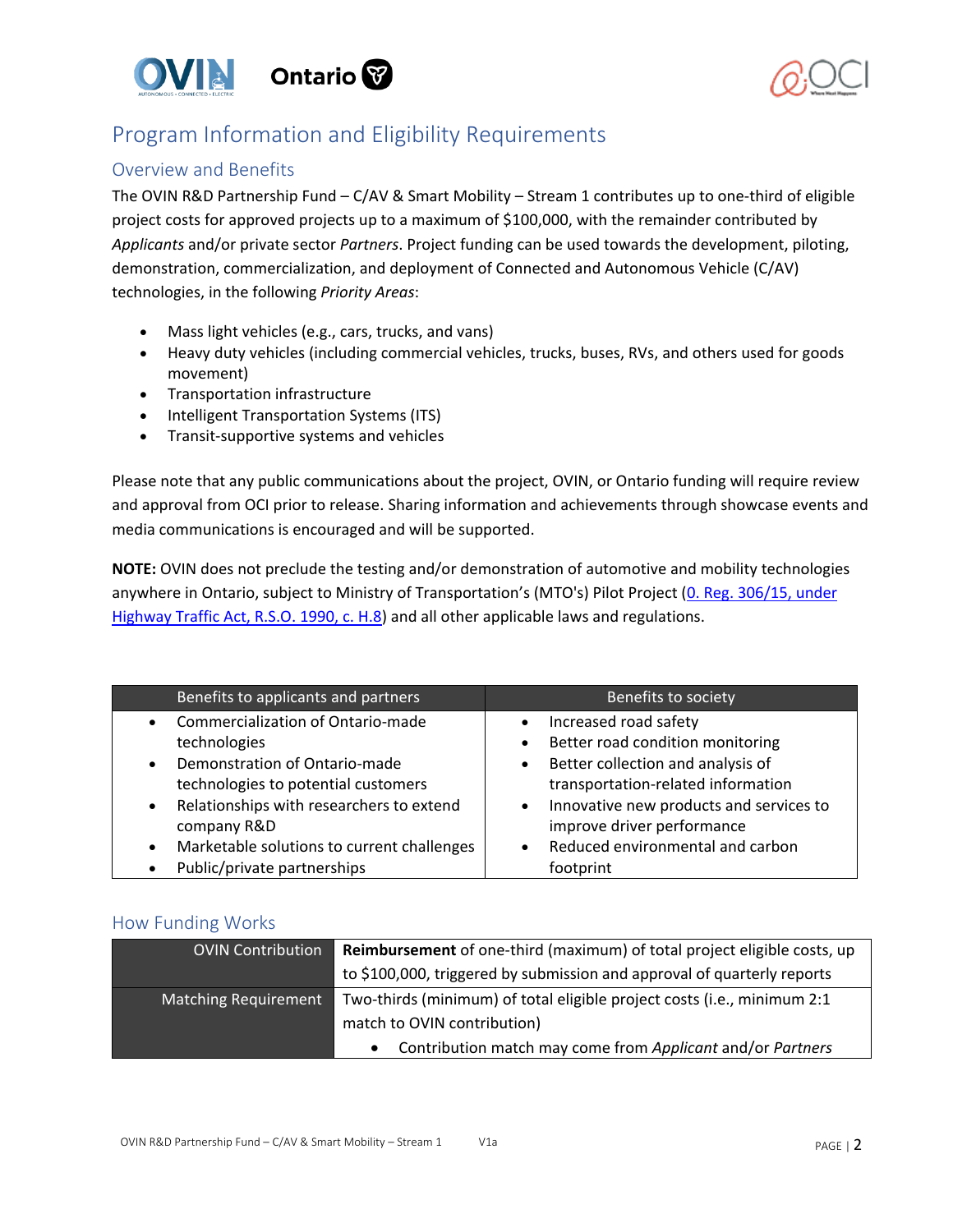



|                          | Contribution match MUST be in the form of private sector<br>$\bullet$<br>contributions, and be unencumbered from other government<br>grant sources         |
|--------------------------|------------------------------------------------------------------------------------------------------------------------------------------------------------|
| Example                  | Total eligible project costs: \$100,000<br>Maximum OCI contribution = \$33,000<br>$\bullet$<br>Minimum Private Sector contribution = \$67,000<br>$\bullet$ |
| <b>Funding Recipient</b> | OVIN funds flow only to the Applicant. The Applicant is responsible for<br>reimbursing <i>Partners</i> , if applicable.                                    |

- Refer to the Eligible Expenditures Guide (Resource Documents OVIN Ontario Vehicle Innovation [Network \(ovinhub.ca\)\)](https://www.ovinhub.ca/resource-documents/) for full details.
- All project activities must be performed within Ontario unless written approval has been obtained from OCI before submission of an application.
- OCI may reimburse expenses incurred after the application approval date. The Funding Agreement must be executed by relevant parties before a project is activated. Until activation is complete, project expenses are incurred at the risk of the participants.
- Collectively, the *Applicant*, *Primary Partner*, and *Secondary Partners* must achieve a 2:1 private sector contribution to the project. The contribution must be unencumbered; that is, it cannot be used to leverage other public funds to pay for a portion of the same activity.
- Contributions from public entities (municipalities, transit authorities, academic institutions, local electricity distribution companies, government agencies, provincial and federal departments and grant programs, etc.) do not constitute eligible sources of matching.
- *Applicants* and *Partners* will be required to disclose all sources of funding being applied for and/or received for the project.

## <span id="page-2-0"></span>Eligibility Requirements

## <span id="page-2-1"></span>Applicant

- A small- and medium- sized enterprise (SME) with fewer than 500 global full-time employees.
- May be an *Applicant* on only one R&D Partnership Fund project at a time.
- Must have registered operations (R&D, manufacturing, product management, etc.) in Ontario.
- *Applicants* who have received over \$500,000 of funding from OCI administered programs in their lifetime (excluding TalentEdge) are required to obtain OCI approval before a new application for funding is initiated. Your Business Development Manager can guide you through the process.
- The *Applicant* is a co-signatory to the Funding Agreement.

### <span id="page-2-2"></span>Primary Partner

A *Primary Partner* is an organization directly participating in the R&D project and whose participation demonstrates "market pull" (e.g., as a customer) for the *Applicant's* technology.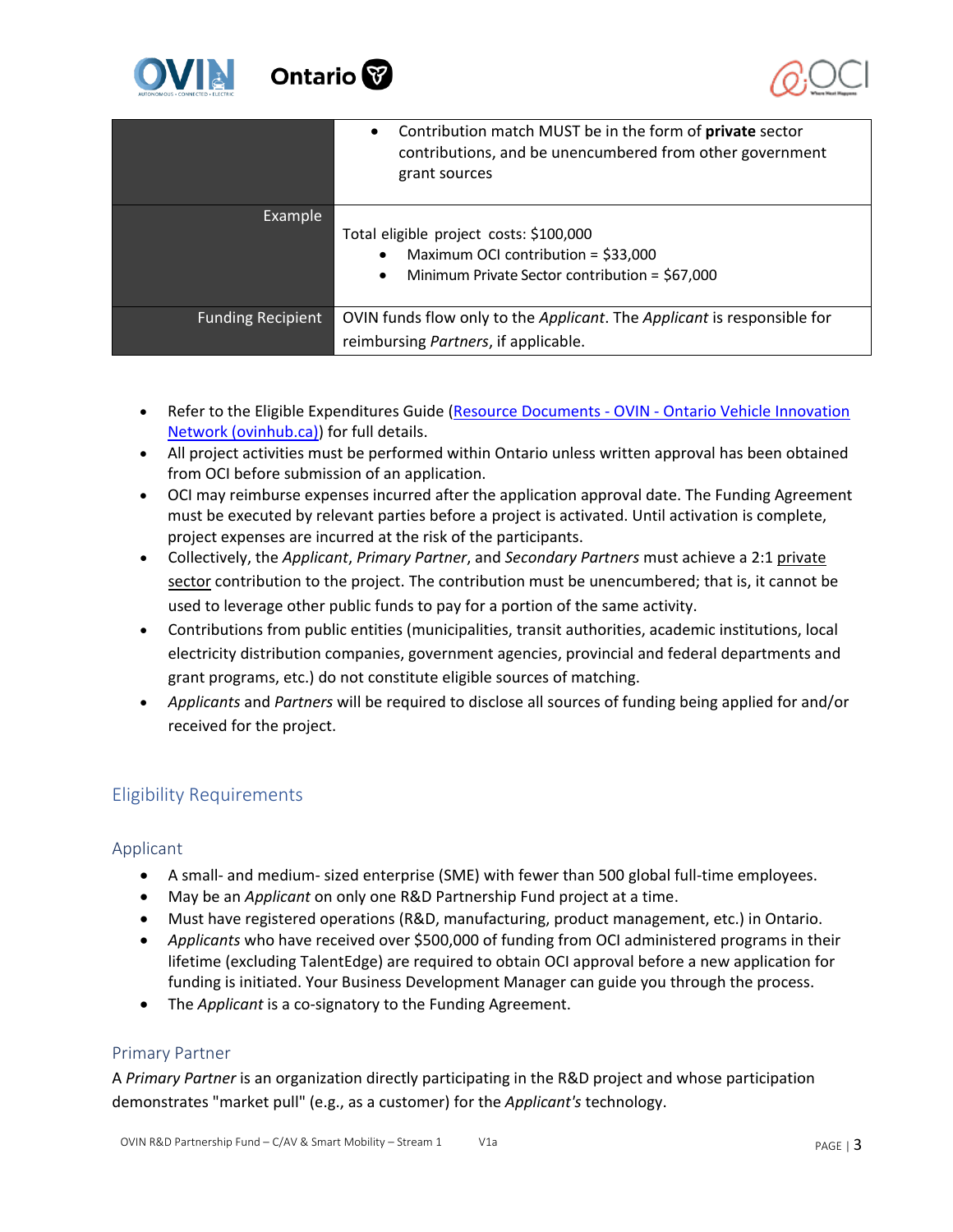



- The *Primary Partner* may participate in multiple concurrent projects.
- The *Primary Partner* is a co-signatory to the Funding Agreement.

The *Primary Partner* may be:

- Small and Medium-Sized Enterprises (SMEs)
- National and Multi-National Enterprises (NEs and MNEs)
- Academic institutions (as clients only)
- Municipalities
- Transit Authorities
- Crown Corporations
- Indigenous Communities
- Not-For-Profit Organizations representing industry

#### <span id="page-3-0"></span>Secondary Partners

*Secondary Partners* are additional organizations directly contributing **matching leverage** to the project.

- *Secondary Partners* may participate in multiple concurrent projects
- *Secondary Partners* are co-signatories to the Funding Agreement.

#### *Secondary Partners* may be:

- Small and Medium-Sized Enterprises (SMEs)
- National and Multi-National Enterprises (NEs and MNEs)
- Not-For-Profit Organizations (such as industry associations and Not-For-Profit Organizations with non-public sources of funding)

#### <span id="page-3-1"></span>Other Partners

*Other Partners* are organizations – such as public entities – providing support to the project, which can be recorded as an "other contribution" but do not contribute to the 2:1 private sector matching contribution requirement. *Other Partners* do not co-sign the Funding Agreement.

#### <span id="page-3-2"></span>Project

- One *Applicant* and minimum of one *Primary Partner*.
- Unlimited number of additional *Secondary Partners,* or *Other Partners* can join.
- *Applicant* and *Primary Partner* must have an arm's-length business relationship.
- Project activities are carried out in Ontario.
- Minimum 2:1 contribution match by *Applicants* and/or private sector *Partners*.
- Projects can be up to 12 months in duration.
- This program is not intended for research to prove feasibility or basic technology research. Projects should be at Technology Readiness [Level 3-9.](https://www.ic.gc.ca/eic/site/ito-oti.nsf/eng/00849.html)
- Typical project activities include proof-of-concept, technology development, demonstration, product/service validation, testing, certification, and piloting.
- Intellectual Property (IP) arising from a project will be managed by project *Applicant* and *Partners* as OCI does not claim or manage IP rights.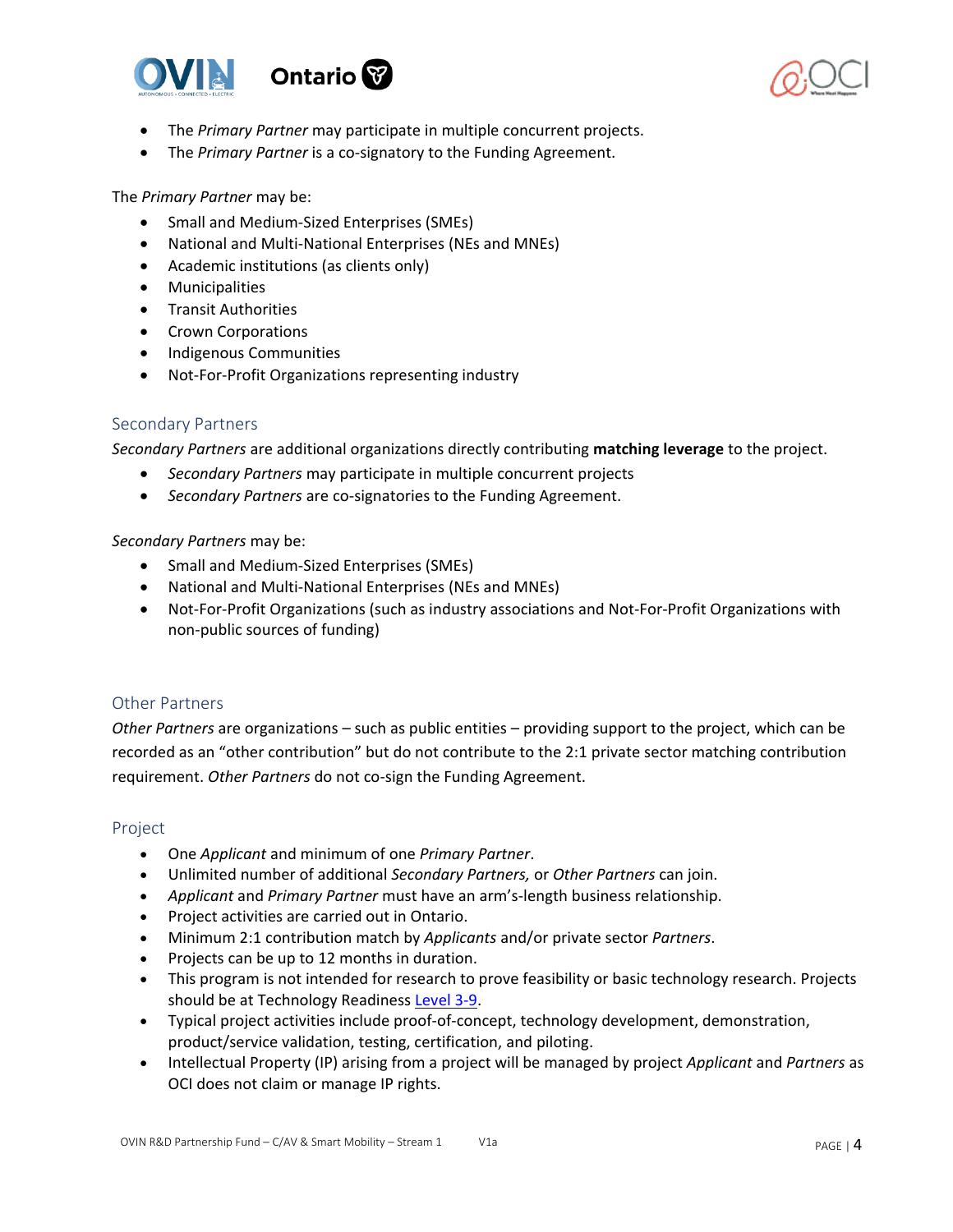



• *Applicant* and *Partners* should demonstrate close collaboration and scalable outcomes with high potential for commercialization, strong commercial pull, competitive advantage, and alignment with intended program benefits.

# <span id="page-4-0"></span>How to Apply

## <span id="page-4-1"></span>Reference Documents

The OCI Funding Agreement, the Eligible Expenditures Guide, the EOI Questionnaire, the Full Proposal Questionnaire, the Letter of Support Template, and the Data and Information Sharing Protocol (DISP) documents are available for your perusal here:

Resource Documents - OVIN - [Ontario Vehicle Innovation Network \(ovinhub.ca\)](https://www.ovinhub.ca/resource-documents/)

### <span id="page-4-2"></span>Application Process

Applications to the OVIN R&D Partnership Fund – C/AV & Smart Mobility – Stream 1 - are accepted on a rolling intake basis – there are no deadlines while the program is open.

The Stream 1 contains one stage: a Full Application.

1. To begin the Full Application submission process, please complete a client intake form (Resource Documents - OVIN - [Ontario Vehicle Innovation Network \(ovinhub.ca\)\)](https://www.ovinhub.ca/resource-documents/).

**Please note:** Completion of this form does not constitute an application for funding.

An OCI Business Development Manager (BDM) will contact you to discuss the opportunity and assist you with developing your proposal.

- 2. *Applicants* submit their Full Application for internal and external review.
- 3. Your BDM must endorse your application for eligibility and suitability prior to submission.
- *4.* External reviewers score your application. Applications which meet a minimum scoring threshold are recommended for funding recommendation to OCI's Internal Review Panel (IRP).
- *5.* IRP, comprised of senior OCI staff, makes the final decision.
- 6. Successful *Applicants* will be notified by OCI and provided an outline of conditions and additional information necessary to activate the project.
- *7. Applicants* who are not selected will be notified by OCI. Feedback on the decision can be provided by their BDM.

Notes on proposal submission: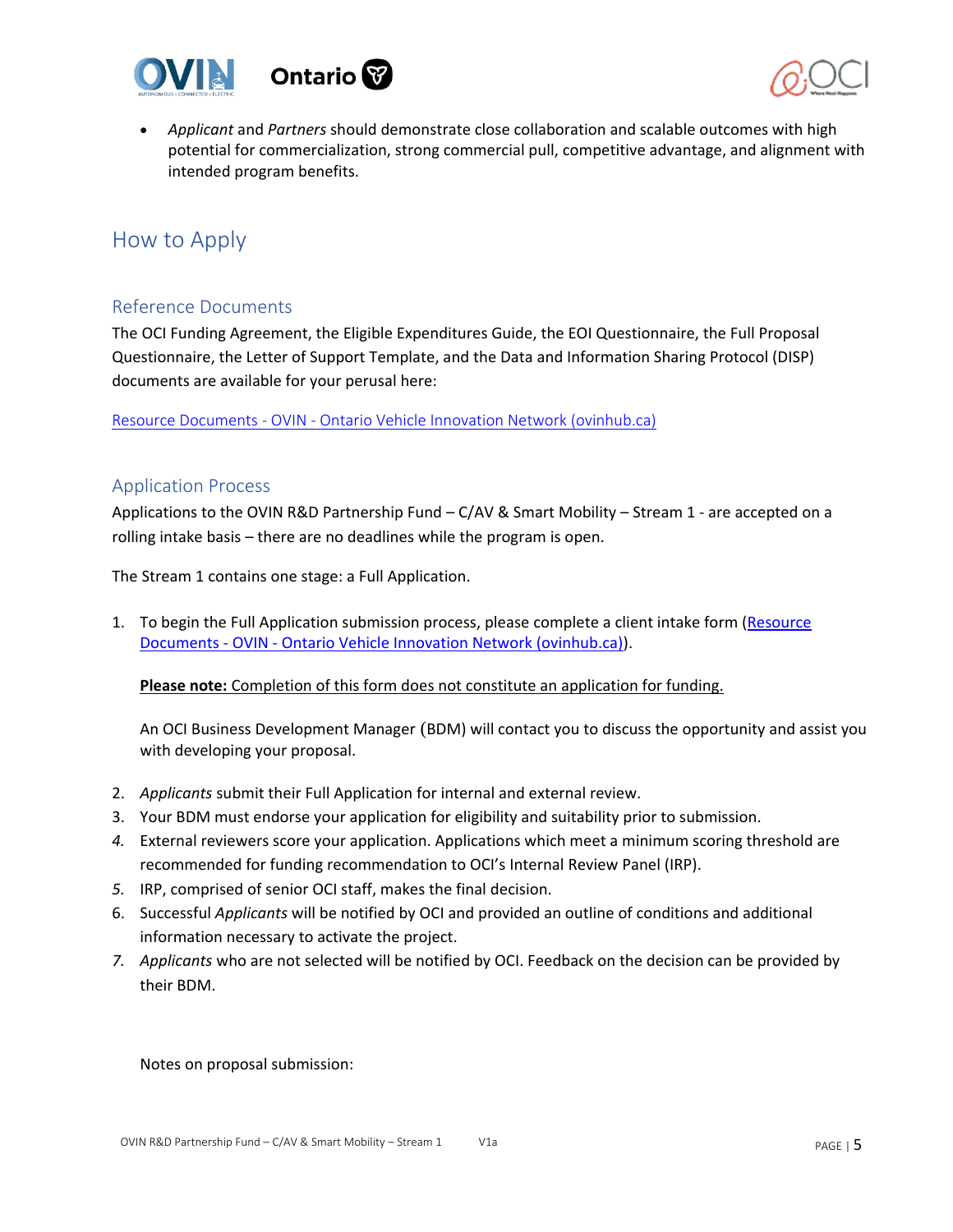



Applications must be accompanied by a signed Letter of Support (LOS) from contributing Partner organizations, confirming financial commitment to the project, activities, duration, resources as a "Project Contributor/Partner," and acknowledgement of the requirement to sign the standard OCI Funding Agreement. A template is available as reference; although its use is optional, all items listed must be included in your letter.

*Applicants* should start negotiations with their project *Partner(s)* regarding intellectual property (IP) preferably before submission of the application.

# <span id="page-5-0"></span>Assessment Process and Criteria

The OVIN R&D Partnership Fund – C/AV & Smart Mobility – Stream 1 is a discretionary, non-entitlement program with limited funding. OCI will fund qualified projects with potential for the greatest economic benefits and contribution to transportation advancements to Ontario. Not all eligible applications can be funded.

All eligible applications are assessed on their merit and reviewed against program objectives and evaluation criteria.

Full Applications are internally reviewed for eligibility, completeness, and financial compliance, prior to evaluation by independent external reviewers with domain and sector expertise. All reviewers are bound by Non-Disclosure Agreements (NDAs). The final funding decision is made by OCI.

## <span id="page-5-1"></span>Evaluation Criteria

Evaluation criteria include, but are not limited to, the following:

- Clarity of the challenges, significance of the market opportunity, expected economic benefit to the companies and Ontario (e.g., new revenues, job creation/retention, productivity improvements), and potential benefit/contribution to Ontario's transportation ecosystem (e.g., infrastructure, systems, and vehicles).
- Technical merit, novelty, and ability of the innovation to address challenges and market opportunities.
- Expertise and experience of the team members, clarity of roles and responsibilities, and evidence of collaboration.
- Potential impact and outcomes to the automotive and smart mobility sector, social, environmental, and/or other benefits (i.e., leading to globally competitive business and market opportunities).
- Clarity, feasibility, and appropriateness of the project plan and budget.
- A clear strategy and capacity to bring the results to market and/or implement proposed solutions
- Overall quality and completeness of the application.

# <span id="page-5-2"></span>Project Activation, Funds and Reporting

## <span id="page-5-3"></span>Project Activation

• The *Applicant*, *Primary Partner*, and *Secondary Partners* must execute the OCI Funding Agreement, within 30 days of the announcement of award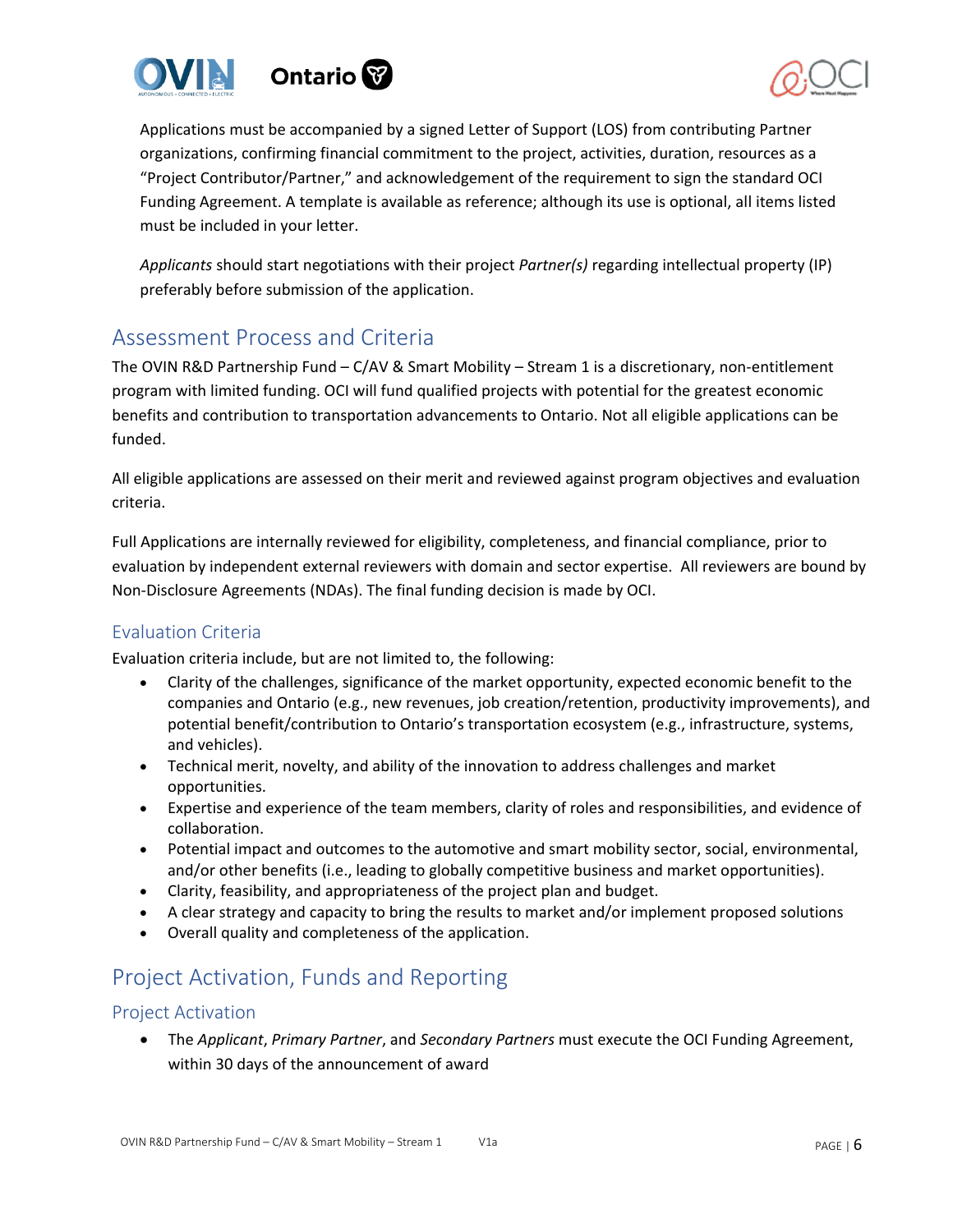



• The executable agreement with schedules specific to the approved proposal will be generated through our online management system and sent to all contracting parties.

## <span id="page-6-0"></span>Flow of Funds

- OCI funds flow only to the *Applicant*. The *Applicant* is responsible to reimburse *Partners*, if applicable.
- Reimbursements are triggered by the submission and approval of reports.
- Reimbursement claims from *Applicant* to OCI are made when submitting quarterly mid-term and final reports and paid following approval.
- An advance payment of up to 10 per cent, at the sole discretion of OCI, is released upon activation of the project.
- 10 per cent hold-back remitted upon submitted and approved final report.
- Payments are based on the total OVIN award project value.

## <span id="page-6-1"></span>Project Reporting

A major component of OVIN is the generation and analysis of data and information to support Ontario's automotive and mobility ecosystem (e.g., governments, broader public-sector organizations, industry, postsecondary institutions, transportation authorities, etc.).

**OCI will not be collecting, analysing or otherwise handling and disseminating data and information considered by applicants to be proprietary, commercially sensitive, or publicly sensitive. OCI will work with applicants to ensure that the collection of information reflects specific project design or business needs and supports their interests. Please refer to DISP for details.**

Reporting instructions and templates will be sent to successful parties at the time of reporting. Reports must be received and approved by OCI prior to release of funds for eligible claims.

Notes:

- Applicants MUST retain all proof of purchases, receipts, and other relevant documentation relating to eligible expenses.
- Completion of all required reports is a contractual obligation to receive funding from OCI.

The following project reports will be required:

## <span id="page-6-2"></span>Interim Progress Report(s)

Quarterly reports (based on OCI's fiscal year starting April 1), including progress, project metrics, data and information requirements, claim form, proof of expenditures, and partnership contributions, financial attestation, and a request for reimbursement must be submitted by the *Applicant*. The reports are due no later than 30 days following the end of the quarter.

The Report form is accessed directly on the AccessOCI system from the Report Tab.